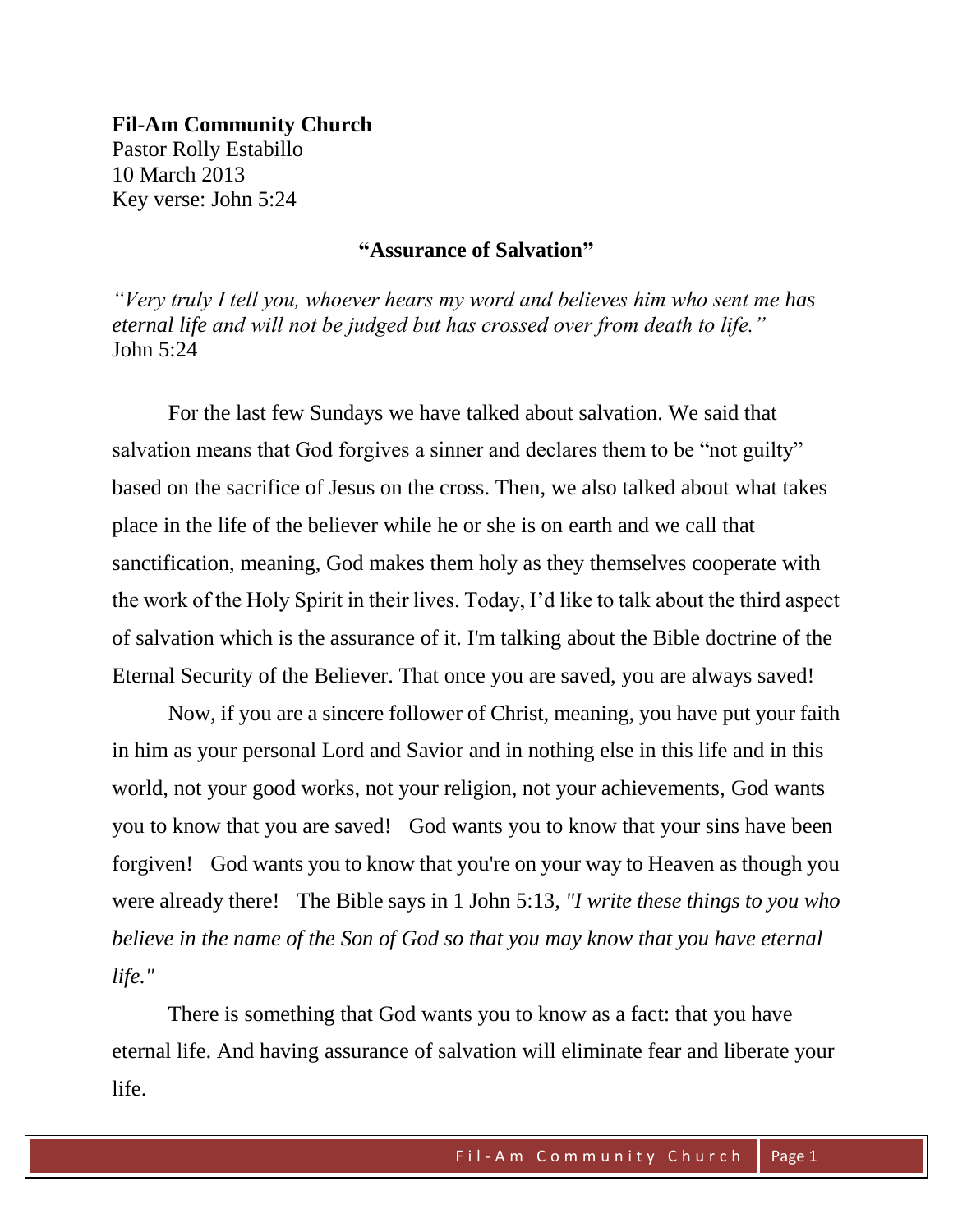Back in 1937 when the Golden Gate Bridge was being built in San Francisco, it was so tall that when the people doing the iron work looked down, they got so dizzy that 23 of them fell to their deaths.

So to help eliminate their fear a large safety net was built under the bridge. Now let me ask you a question: after the safety net was in place, do you think more fell or less fell? Less fell and do you know why? They said that with the safety net in place, they could concentrate on what they were doing. Once your future is secure, you can handle the present. And you can have your future secure. You can be saved and sure and that's what I want to talk to you about this morning.

Now look with me to John 5. In verse 24 I want to give you three bible reasons why you can be saved and sure. Three Biblical reasons that will give you a "know-so" salvation rather than having a "hope-so" salvation.

In John 5:24 Jesus says, and let us read together, *"Very truly I tell you, whoever hears my word and believes him who sent me has eternal life and will not be judged but has crossed over from death to life."*

Now here is the first reason that the saved can be sure that they are saved:

#### **1. God's Promise to You.**

In the KJV, the words "very truly" is "Verily, Verily." I once read a black preacher say that when you come across the expression "Verily, Verily" in the Bible that it's like saying, "Sure-nuf .. sure-nuf." And so Jesus says "whoever hears my word and believes him who sent me has eternal life."

Do you know how long "eternal or everlasting life" is? It's for a loooong time. It means "never to stop .. forever .. life without end." Now do you see the word "has" as in "has eternal life"? Jesus used a present tense verb here which speaks of something that begins at a certain point in time and keeps on taking place. Now here is what that means for us today: First, it means that the eternal life that Jesus gives begins at a certain point in time. And that certain point in time is when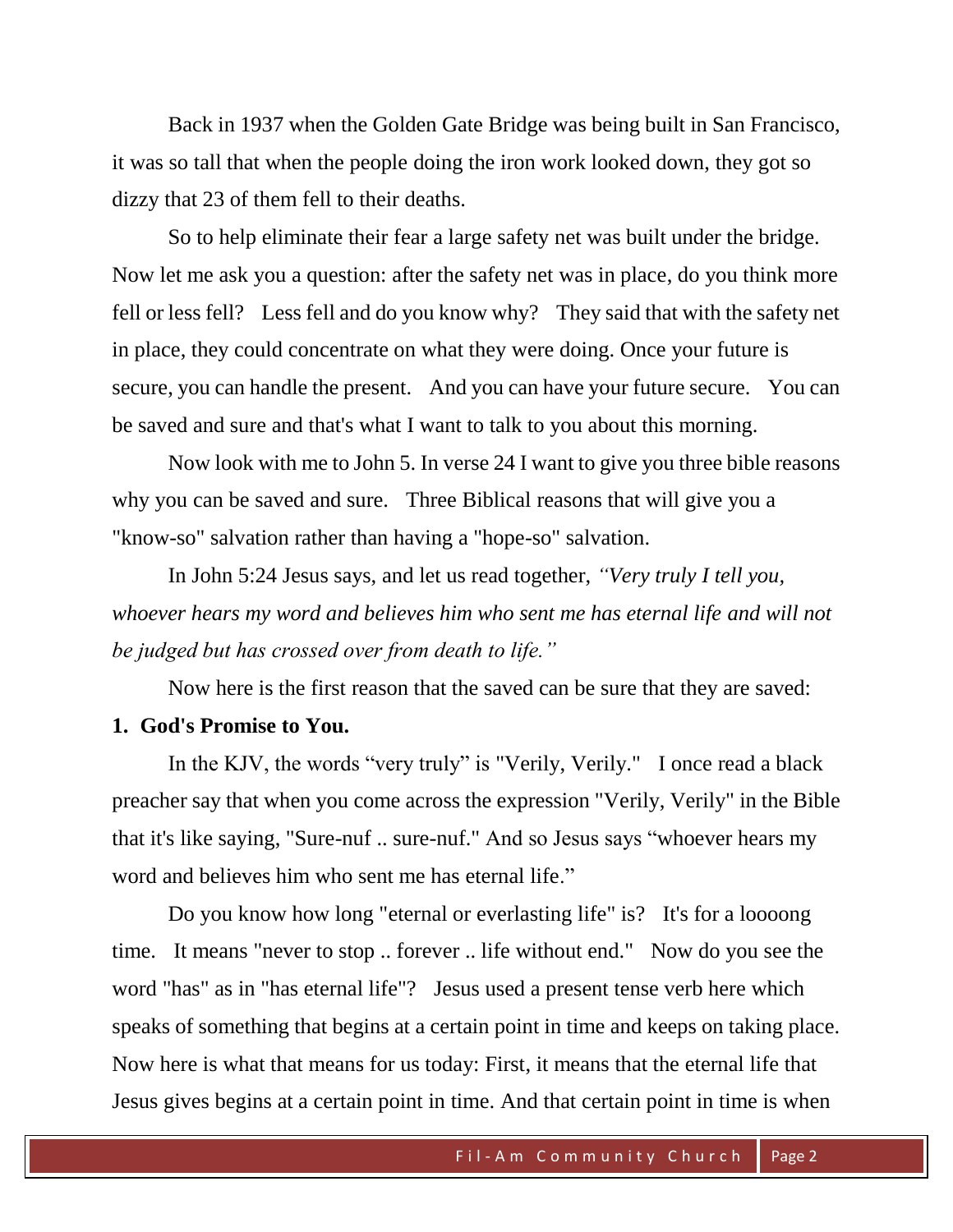you decide to follow Jesus, repent of your sins and invite Jesus to come into your heart.

You don't just stumble into salvation. You don't take confirmation classes, take a test and pass your way into salvation. Salvation is an event, not a process. Now it may take a process to get you to the point of salvation, but salvation is not a process, it's an event!

Now, some pseudo-Christian religions teach that salvation is available to everyone but you don't know that you are saved until the day you die. Like the Jehovah's Witnesses. They say that you may be baptized as a Jehovah's Witness, do all those things that a faithful Jehovah's Witness do but after you die, you may not wake up anymore because you may have done something that may not have passed the test of being a Jehovah's Witness. They believe that those who are not saved will remain in the grave because they don't believe in the existence of the soul.

So, eternal life begins at a certain point in time. That Present Tense verb also means that it never ends. Whatever started at a given point in time never ends! Now somebody asks, "Rolly, do you have eternal life?" I sure do. You say, "It sounds like you're bragging." No, I'm not bragging, I'm just agreeing with Jesus. I have heard His Word. I believe in Him who sent Jesus. Therefore I have eternal life.

It's not that I'm going to one day get eternal life. I already have it. You are looking at a man who has eternal life because I believe. Now suppose I got saved and kept it and then ten years later I lost it. What did I have? A ten-year life. Suppose I kept it for twenty years. What did I have? I had a twenty-year life.

Now let me tell you something: If I got eternal life and then lost it .. whatever I had wasn't eternal. Because "eternal" means "never to stop .. life without end."

If I ever lost it ... then it wasn't eternal life. If I lose it … it's because I never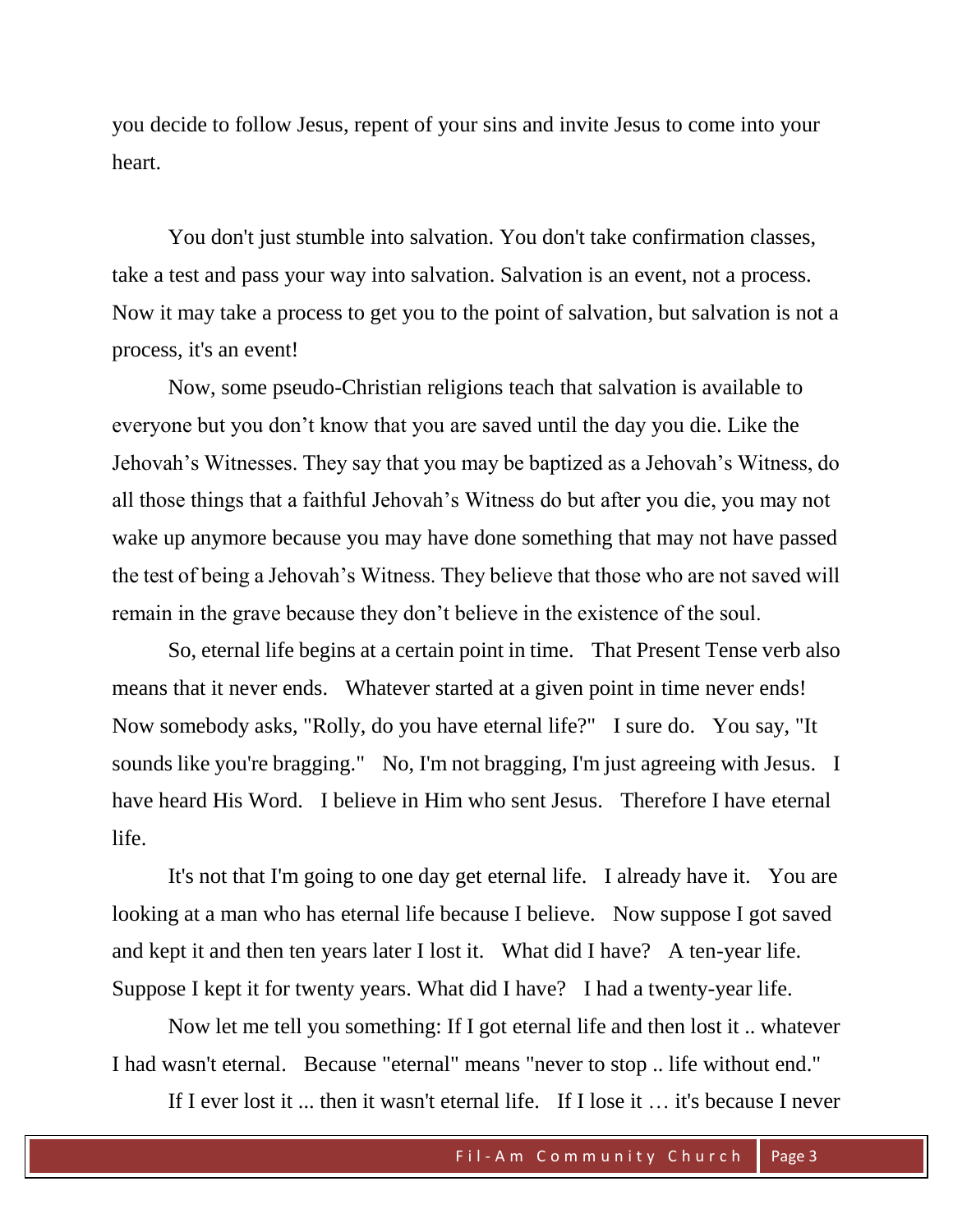had it. Do you see it? Eternal life isn't something you get when you die, it is something you get when you hear His word and believe in Him who sent Him.

Eternal life isn't something you get when you die or when you go to heaven or at the resurrection ... you possess eternal life the very second you believe!

That's why those who are saved can be sure ... because of God's Promise to You!

 Let me repeat the words of Jesus, *"Very truly I tell you, whoever hears my word and believes him who sent me has eternal life and will not be judged but has crossed over from death to life."*

In John 11:25 (WEB), Jesus emphasizes it, *" Whoever lives and believes in me will never die.*" Let me clarify this. The death it's talking about here is spiritual death. It is being separated from God for all eternity. As a human being, you will die physically, unless Jesus comes again and the Bible says that when he comes again, in the twinkling of an eye, our bodies will be transformed into spiritual bodies and Jesus takes us with him to heaven. When you die physically, it is only your flesh that dies but your soul lives on. If you are saved, that soul goes to be with the Lord in heaven. If you're not, it goes somewhere else. Where? In hades first while it awaits judgment then to hell. And in hell, you also exist there for a long, long time. This is called eternal death or second death as the Bible terms it as opposed to eternal life.

I think you'd rather go to heaven than hell, right? You can have that assurance because that's God's promise to you. And the Bible says that God is not like man that he should lie. He promises and fulfills that promise.

Now, another assurance that once saved, you are always saved is because of

## **2. God's Purpose for You.**

That purpose is found in Philippians 1:6. As Paul begins this letter to the church at Philippi he says in verse 6, *"being confident of this, that he who began a*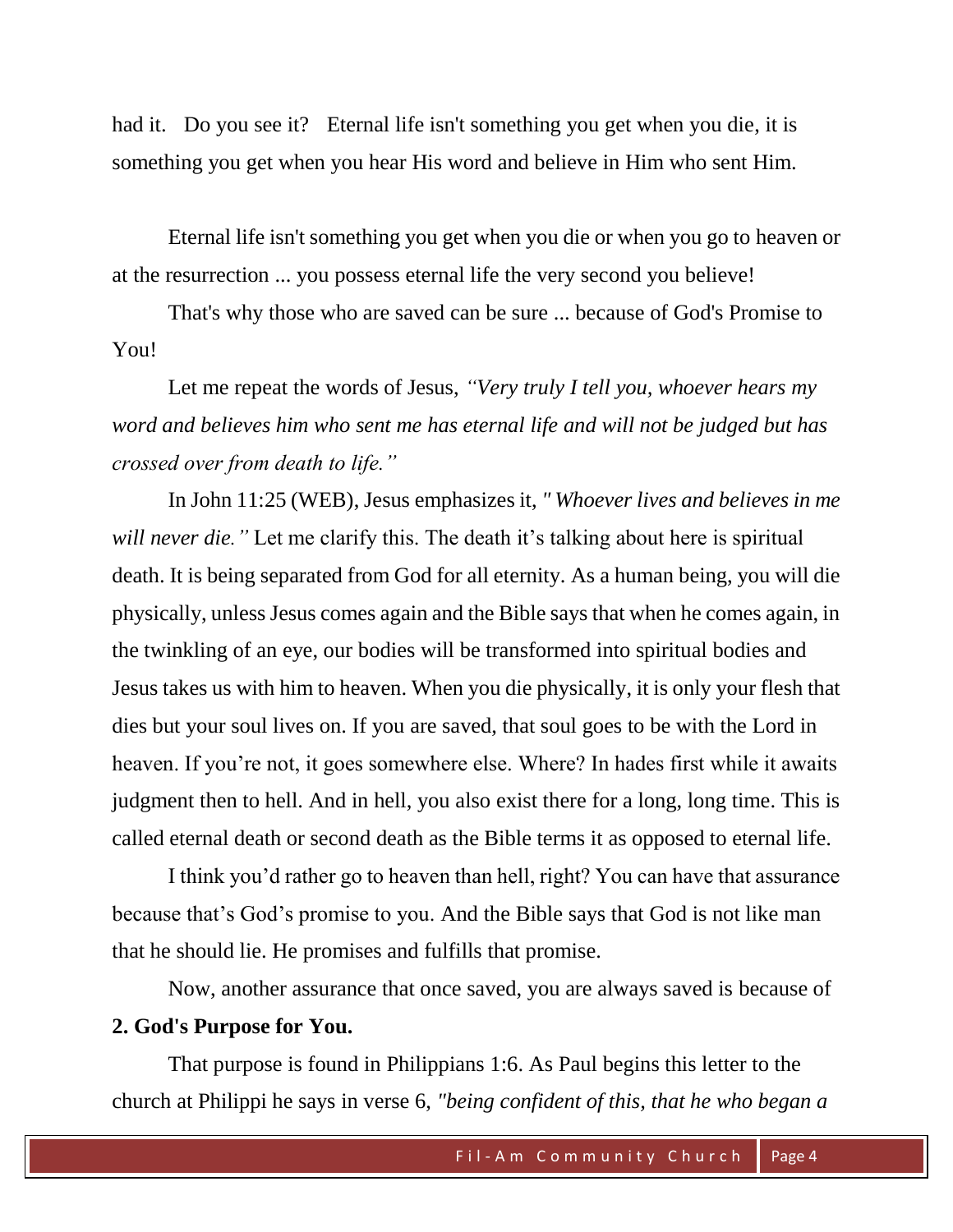*good work in you will carry it on to completion until the day of Christ Jesus."*

Let me ask you something: who started salvation in you? You or God? Did you seek God or did God seek you?

Well, the Bible says in Romans 3:11 that "*there is no one who seeks God."* You say, "Wait a minute, the Bible says in Deut 4:29, *"But if from there you seek the Lord your God, you will find him if you seek him with all your heart and with all your soul."*

The skeptic says, "You see…the Bible is full of contradictions. One place, it says that if you seek Him you will find Him and in another place, it says that nobody seeks Him. So, which is it?"

Listen folks, the only reason you sought God is because God first sought you! The only reason you love God is because God first loved you. And what God has started in you He is going to finish!

Look at it again in verse 6, *"being confident of this, that he who began a good work in you will carry it on to completion…"* God finishes what he starts. He doesn't make half-baked cookies. He doesn't say as he looks at you, "Oh, Rolly has some rough edges here. I don't think he'll ever learn. I think I'll put him on the shelf." No, he looks at you and loves you despite all your flaws and follies. In his sight, you are already a finished product, which you will be when you meet Jesus face to face in heaven.

So, God has promised to finish what He has started in you! He has saved you and will keep saving you. And the way he keeps salvation for you is the same way you get salvation. In other words you stay saved the same way you get saved. If you're saved by grace you're kept saved by grace. These people who think they can lose their salvation somehow have in their minds that they have to work to keep it.

Now if you get it by works you keep it by works. But if you get it by grace you keep it by grace. And you're mistaken if you think because you blow it or mess up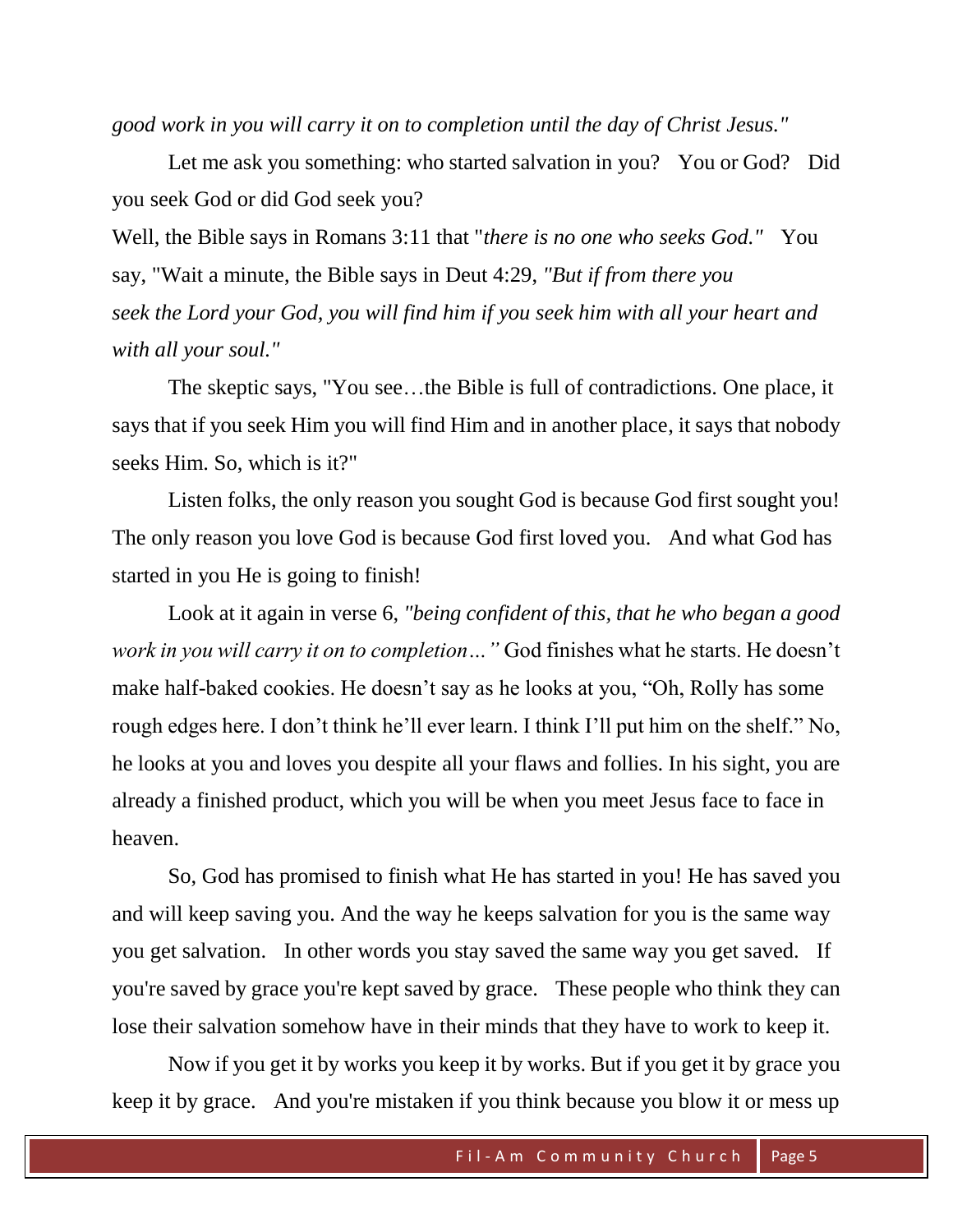that somehow God changes His mind and says, "Rolly, wait a minute. You blew it. You sinned. Therefore I'm going to stop what I've started in you." No way!

God's purpose in me means that what He started in me long ago as a 16-year old young man He's going to finish!

There was a man who was tired of shaving and decided to go to the local barber, just for once, to have somebody else give him a shave. Well, working at the barber shop was the local Pastor's wife named Grace. After she shaved him, she said, "That will be \$20.00." He thought it was a little high, but he paid it and went his way.

The next day he noticed that his face was as smooth as it was the day before. The next day his face will still smooth. In fact, two weeks went by and he still couldn't find a trace of whiskers on his face. He couldn't believe it.

After two weeks, he went back to the barber shop to find Grace. He said, "Grace, I owe you an apology. I thought \$20.00 was a little high for a shave. But it's been two weeks and it still hasn't started growing back."

Without blinking an eye, she said, "Sir, you shouldn't be surprised. After all, you were shaved by Grace. And once shaved, always shaved."

Yes, dear Christian, once saved you are always saved by the grace of God. You can be sure about it and here's why:

First is God's Promise to You,

 *"…Whoever hears my word and believes him who sent me has eternal life."* And second is God's Purpose for You,

 *"…he who began a good work in you will carry it on to completion..."* Now, let me give you the third reason:

## **3. God's Protection of You.**

In John 10 a crowd had gathered around Jesus in the Temple at Jerusalem and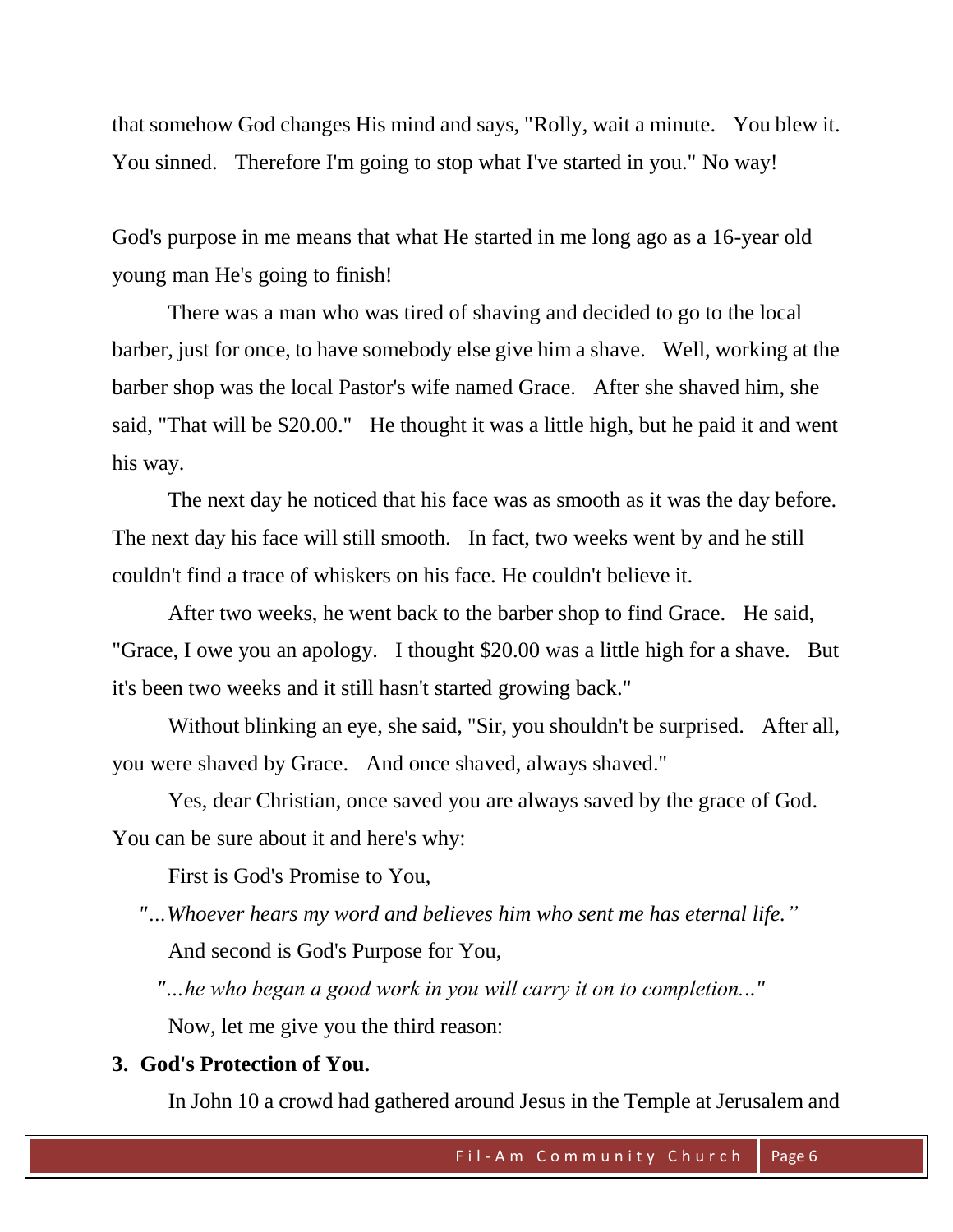they were asking Him questions. And here's what He said beginning in verses 27-29, *"My sheep hear my voice, and I know them, and they follow me. I give them eternal life, and they will never perish, and no one will snatch them out of my hand. My Father, who has given them to me, is greater than all, and no one is able to snatch them out of the Father's hand."*

Did you notice that Jesus says that his sheep are in "My hand" in verse 28 and that they are in "My Father's hand" in verse 29? Let me tell you how you can be saved and sure: Those that are saved ... those that have peace with God and the peace of God ... those who have repented of their sin and turned to Jesus for salvation ... those that have had a life-changing salvation experience are in the hands of Jesus and in the hands of the Father.

Can you think of a power that's strong enough to pry open the hands of God? There isn't a power that strong. Not demonic power or any other power. There is nothing that can take you out!

Some who don't believe this try to philosophize and say, "You can jump out of that hand." Remember, there are two hands there keeping you and they are shut tight. You cannot unsave yourself because you did not save yourself in the first place. It is God's work from beginning to end.

Look at verse 28 again, "I give them eternal life." He's talking about life without end. Let me ask you something: if Jesus gives life without end... can it end? Can it be interrupted? If somebody says, "Well, I had eternal life for a while and then lost it"... they would be contradicting themselves. It couldn't be eternal or else he would still have it. If it is eternal .. there would be no end to it. And if it's not eternal .. then Jesus Christ is a fraud and a liar because Jesus said in John 10.28, "I give them eternal life."

Look at other verses:

John 3.16, *"... whoever believes in him shall not perish but have eternal life."*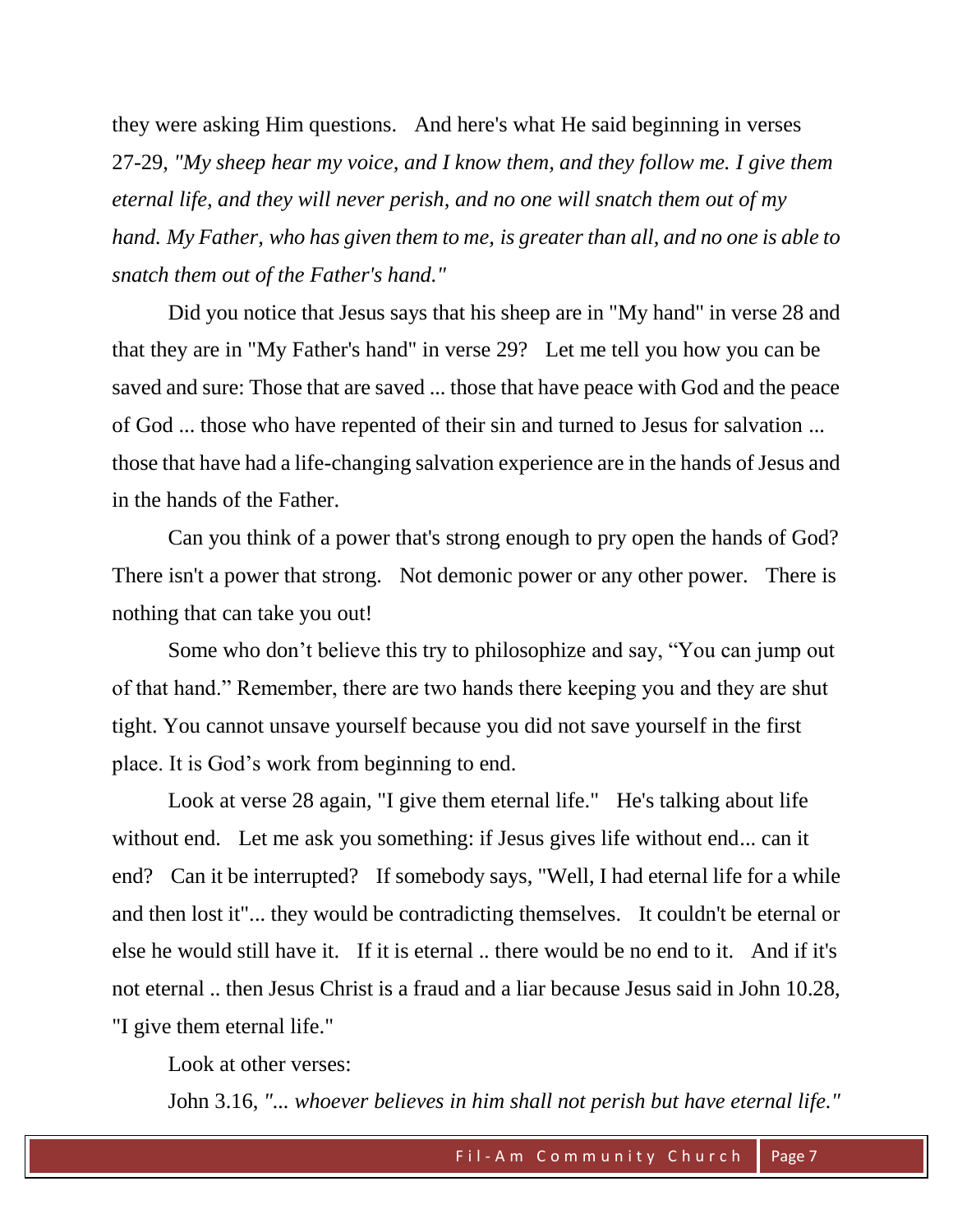John 6.40, *"For my Father's will is that everyone who looks to the Son and believes in him shall have eternal life..."*

John 6:47, *"Very truly I tell you, the one who believes has eternal life."*

Galatians 6.8, *"Whoever sows to please their flesh, from the flesh will reap destruction; whoever sows to please the Spirit, from the Spirit will reap eternal life."*

Peter says the same thing over in 1 Peter 1.3-5 (NKJV), "*Blessed be the God and Father of our Lord Jesus Christ, who according to His abundant mercy has begotten us again to a living hope through the resurrection of Jesus Christ from the dead, to an inheritance incorruptible and undefiled and that does not fade away, reserved in heaven for you, who are kept by the power of God through faith for salvation ready to be revealed in the last time."*

I want you to look at the phrase "who are kept by the power of God..." The Greek word for "kept" means "to guard, to watch over." It's a military word that described a soldier on guard. And it's in the Present Tense which speaks of continual action. You could translate it this way: who are kept and continue being kept by the power of God." And what is it that guards us and keeps on guarding us? The power of God!

How many different ways does God have to say something before you'll believe it? Again, in John 10:28, *"I give them eternal life, and they shall never perish."* There are no exceptions. Eternal life is not earned by being good and it cannot be lost by being bad.

### **By Your Grace Alone, I Stand**

Now that it's clear that our salvation is secure for all eternity, what does it mean for us in the here and now?

First of all, it tells us that God loves us for what we are and not what we can do. In Christ, we are already righteous and holy before his sight. Even though I commit a grievous sin, he still loves me. Even though I mess up big time, he still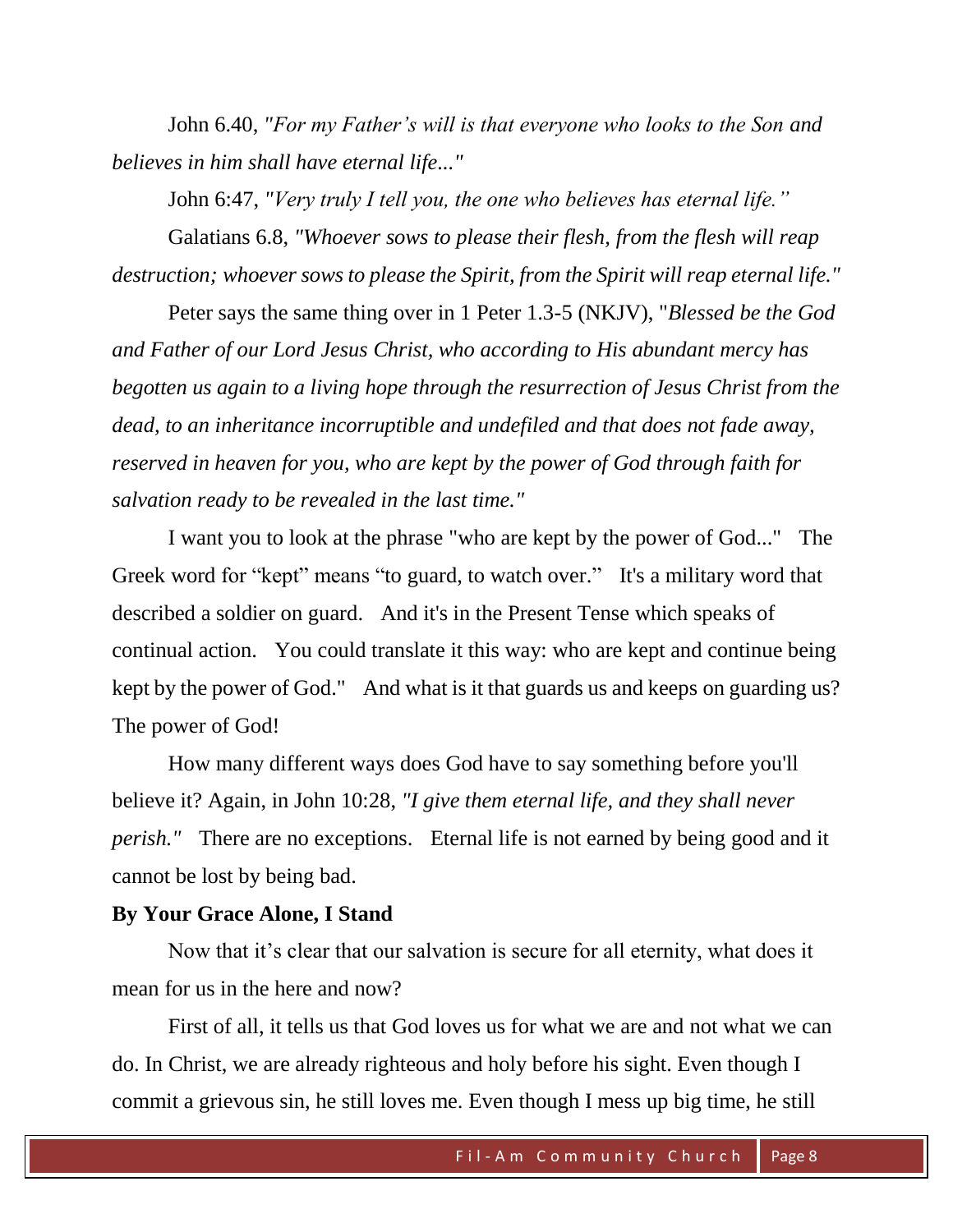loves me. His love for me doesn't depend on my performance. The problem is, some of us are on that performance treadmill. We try to be good in order to please God.

But nothing you can do can change his love for you. He's not Santa Claus who's checking out whether you're naughty or nice.

Second of all, it tells us that I should do good things in response to his love for me. God's assurance of his love for me should move me to behave in a way that shows I'm grateful for the gift of eternal life. One of the arguments against the doctrine of eternal security is that it will lead some people to commit sin. That it is a license to sin because they say, "You are saved anyway. What's the difference if you indulge in sin?" This is more of a theoretical argument rather than a biblical argument. In reality, it doesn't exist. For example, now that you know that you are secure in your salvation, after this Service, would you intentionally think, "I'll cheat in my income tax. I will not lose my salvation anyway." No way! A true Christian wouldn't think that way. If someone thinks that way, their salvation is then in doubt. You know why? The Holy Spirit in you will tell you that what you're thinking is wrong. A true Christian would live for Christ. A true Christian would live in a way that brings honor to Christ's name. But this doesn't discount the fact that a Christian can mess up and backslide. The apostle Peter did. Christians mess up because they give in to temptations not because they want to prove that they are still saved.

And third of all, it tells us that because we're heaven-bound, it should make us be at peace despite our circumstances. This physical body we have is temporary. I may be suffering emotionally, physically, even mentally, but a time will come when all these sufferings will go away. The Bible assures us that in heaven there are no more tears, no more pain, no more sickness. I may also be facing great challenges in my life right now, but the Bible assures me that because God loves me and he keeps me secure that he is in control. As it says in his Word, *"And we know that in all*